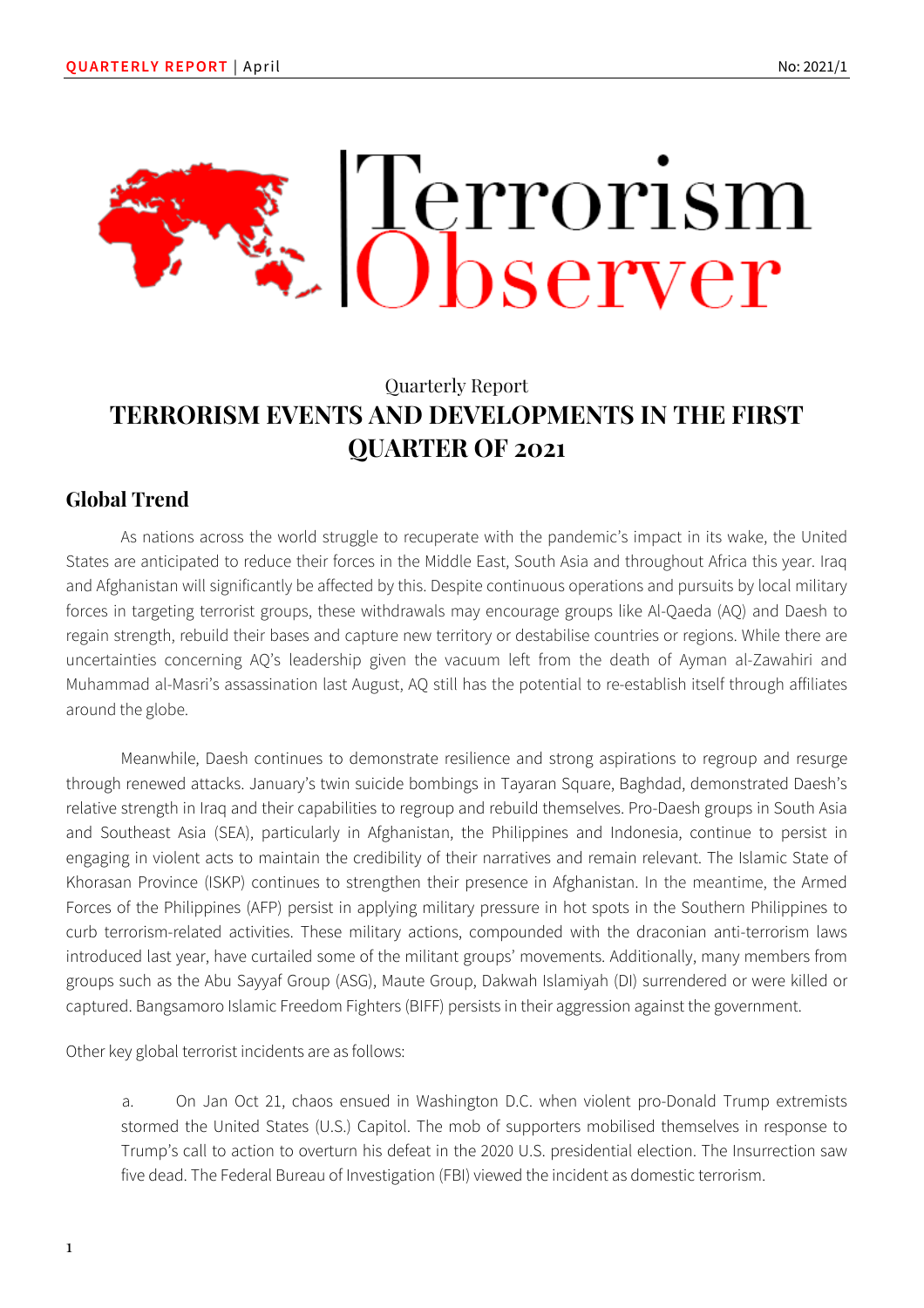

b. On 16 Mar 21, 21-year-old Robert Aaron Long was charged with killing eight people at three Atlanta-area massage parlours. Six of the victims were Asian women. Long claimed to suffer from "sex addiction". Despite the police reluctance to categorise it as a hate crime, the attacks were racially motivated and related to the growing anti-Asian sentiments in America due to Donald Trump's demonisation of Asian people for the pandemic. Not one week later, on 24 Mar 21, 21-year-old Ahmad Al Aliwi Alissa opened fire at the King Soopers store in Boulder, Colorado. The attack left 10 dead. Alissa has a known history of deteriorating mental health and is said to suffer from increasing paranoia. Despite being mentally ill, he still managed to make a legal purchase a semiautomatic rifle, along with other weapons. This recent attack ignited yet another heated debate on gun control and woeful background checks for gun purchases in the country.

c. Meanwhile, in Iraq, twin suicide bombings in a crowded market in Tayaran Square in the centre of Baghdad killed 32 people and injured 110 others on 21 Jan 21. Daesh claimed responsibility for the attack in a statement posted on the group's Telegram communications channel. Following this, on 20 Feb 21, five militants died in a clash that erupted between the Iraqi SF and Daesh militants in Tarmiyah. The operation was carried out in response to intelligence about a potential Daesh attack planned in the area.

d. On 8 Feb 21, Daesh militants ambushed the Syrian SF in the province of Deir ez-Zor, Syria. The attack left 26 members of the Syrian Government regime dead, including seven members of the Syrian Army. Eleven Daesh members were also killed during the offensive. The attack targeted a convoy that carried the regime forces and the Syrian Army that were sweeping the area for Daesh militants. On the same day, the Syrian Democratic Forces (SDF) had successfully captured two Daesh members in the Al-Hol refugee camp. The arrests were part of an effort to combat human trafficking activities organised by Daesh that are taking place in the camps.

e. In Afghanistan, the ISKP orchestrated quadruple bombing attacks across Kabul on 10 Feb 21. The attacks were targeting the armoured police vehicle that was traveling through. The district police chief, Mohammadzai Kochi and his personal bodyguard were killed in the attack. On 14 Feb 21, reports revealed that Taliban leader, Haibatullah Akhundzada, was killed in April 2020 along with his chief of intelligence, Hafiz Abdul Majeed, in an explosion at the latter's safehouse. On 8 Mar 21, Afghanistan's National Directorate of Security (NDS) had killed a key ISKP operative, Amir Khan @ Amir Masoud Kaftari, in Nangarhar. Khan served as ISKP's deputy intelligence chief who was planning attacks in Jalalabad and Kabul.

f. On 15 Mar 21, the Libyan National Army (LNA) arrested a prominent Daesh operative, Mohamed Miloud Mohamed @ Abu Omar in Ubari, Libya. Described as a dangerous terrorist, Abu Omar had close ties with the head of Daesh in Libya, Abu Moaz al-Iraqi. Al-Iraqi was killed by pro-Haftar forces in Sebha last September. Abu Omar was amongst the top Daesh leaders in Libya when the group took control of Sirte in 2015. He was believed to be involved in the abduction of four Italian engineers in the same year.

g. On 31 Jan 21, the Al Shabaab group in Somalia staged a deadly terrorist attack on the Hotel Afrik, Mogadishu. Suicide attackers initiated the siege by crashing into the main entrance of the hotel with vehicle-borne improvised explosive device (VBIED). Al-Shabaab militants then stormed the building with armed attacks on civilians and security forces in the hotel. The attack left nine people killed and 10 others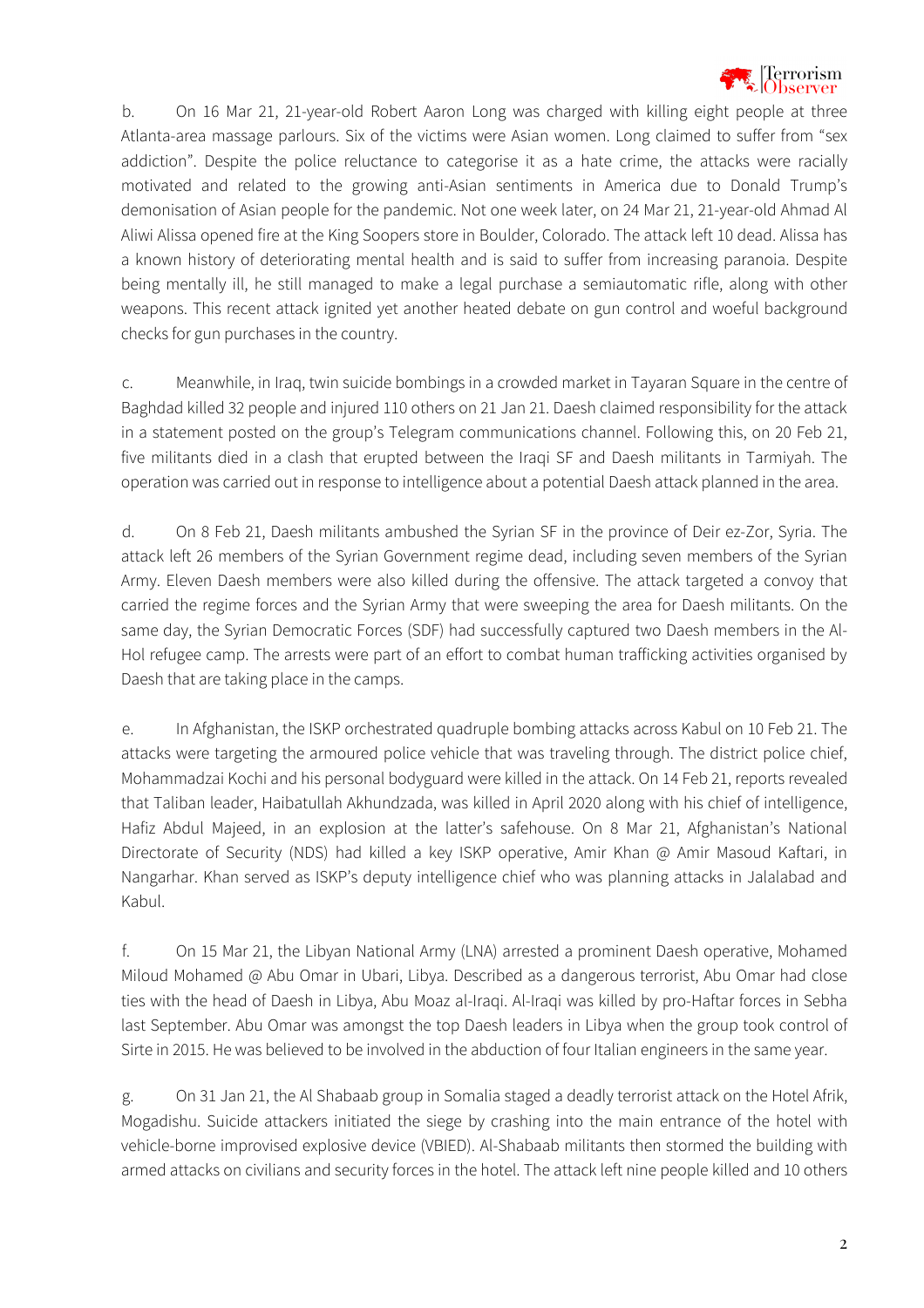

injured. Al-Shabaab issued a statement on the pro-Al-Shabaab radio station, Andalus, which claimed responsibility for the attack.

# **Terrorism Trends in Southeast Asia**

### The Philippines

On 21 Jan 21, the Philippines SF carried out a raid to target Russel Mamo, a senior member of Dawlah Islamiyah (DI) - Maguid. However, four DI members were killed during a shootout in Barangay Basag in South Cotabato, Mindanao. The four men were identified as Harudin Macabangin, Nordin Macabangin, Baharan Macabangin and Moin Macabangin. Mamo is still at large.

The terrorism-related issues involving BIFF are as follows:

a. BIFF senior member and spokesperson Abu Misry Mama @ Sadaan Salendab (67 years old) died from natural causes in Maguindanao in the Southern Philippines on 8 Jan 21. The Philippine government had offered 1 million pesos (USD 21,0000) for Mama's arrest or capture. He was amongst guerillas that broke away from MILF when they gave up their struggle for independence and opened talks with the central government for an autonomous region in the south.

b. One of the improvised explosive devices (IEDs) planted by BIFF on a Barangay Kuya street in South Upi, Maguindanao, meant for the mayor of South Upi, Reynalbert Insular, had exploded on 26 Jan 21. A passing motorist was killed while another was injured. The IED was built using an 81mm mortar bullet. The second IED, made with a 105mm cannonball, was found and successfully defused by the bomb disposal unit.

c. Two suspected BIFF militant members were shot and killed in foiled escape by the Philippines SF on 4 Feb 21 in Rajah Buayan in Maguindanao in the Southern Philippines. These men were affiliated with the DI Hasan Group and were core members of the BIFF Karialan-Bungos faction. The police sought them for their involvement in four bombing incidents.

d. On 18 Mar 21, there was a clash between BIFF and the Philippines SF in Datu Saudi Ampatuan, Maguindanao. Seven of the BIFF militant members were killed during the incident. The violent conflict forced hundreds of local to leave their homes to seek refuge for safety. This particular BIFF faction was reported to be responsible for burning some of the houses in the area.

e. The introduction of tougher anti-terrorism laws in the country does not appear to discourage violent actors from continuing with their activities. However, they have been helpful in subduing violent activities. BIFF's attack that targeted the Mayor of Upi demonstrated the group's attempt to increase pressure on the locals to retract their support for the Bangsamoro Autonomous Region in Muslim Mindanao.

The terrorism-related issues involving Maute are as follows:

a. On 14 Jan 21, members of the Maute Group shot dead three Philippines SF in Poona Piagapo, Lanao del Norte in the Southern Mindanao. The three SF members were en route to the Baloi market on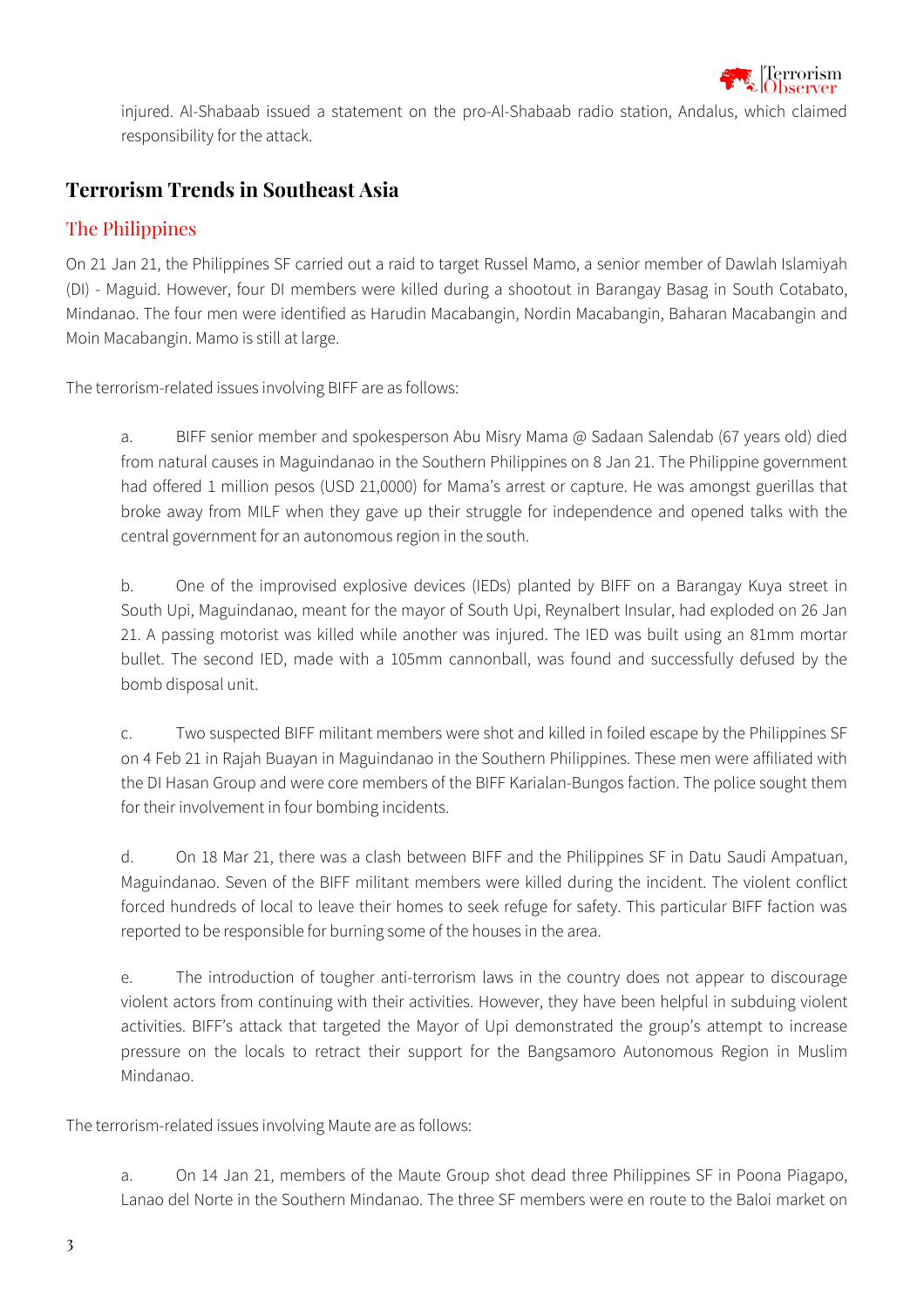

motorcycles when they were ambushed and killed. The assailants also attacked a Hilux 4-wheel drive, injuring the driver.

b. On 13 Feb 21, the ZAMPELAN (Zamboanga Peninsula and Lanao) Joint Task Force units assaulted Maute's lair with helicopter gunships and artillery fire in Madamba, Lanao del Sur. Army forces captured the camp after the firefight. All fifteen Maute members at the scene managed to flee capture. The soldiers found 20 foxholes and eight makeshift huts, assorted empty shells of linked 7.62mm, 40mm grenade launcher, and 5.56mm and cal. 30 cartridges at the scene.

The terrorism-related issues involving ASG are as follows:

a. On 18 Jan 21, reports revealed that the Indonesian woman identified as Rezky Fantasya Rullie @ Cici, arrested by the Philippines security forces in Jolo last October, admitted that she coerced by her parents to participate in terror activities. Her parents – Rullie Rian Zeke and Umi @ Ulfah Andayani Saleh – were the two suicide bombers responsible for the twin terrorist attack on Our Lady of Mount Carmel church in Jolo, August 2019. Cici herself was the wife of Andi Baso @ Radit, who orchestrated the said attacks. Baso was killed a few days later.

b. The Philippines police and the SF arrested nine women with suspected links to the ASG in separate parts of Sulu, Southern Philippines, on 19 Feb 21. Three of them who were identified as 36-yearold Isara Jalmaani Abduhajan, Jedah Abduhajan Amin (28 years old) and Elena Tasum Sawadjaan Abun (40 years old) are the daughters of ASG leader, Hatib Hadjan Sawadjaan. Three other women were wives to ASG members, two of whom were widowed. The remaining three were the locals. During the raid, the SF found IED components, batteries, pipes, nails, blasting caps and ammonium nitrate. These women were believed to be planning a suicide bomb attack, and they were undergoing orientation session and assembling the explosives.

The first quarter of terror-activities in the Philippines shows a series of surrenders took place as follows:

a. Two ASG members surrendered to the Philippines Security Forces (SF) in Barangay Tabiawan in Isabela City, Basilan, on 11 Jan 21. Both men were subordinates under the late Isnilon Hapilon, the Emir of ASG who was slain in the 2017 Marawi Operation.

b. On 4 Mar 21, another ASG member surrendered to the Marine Battalion Landing Team-12 (MBLT-12) unit in Bangao, Tawi-Tawi. He was previously involved in skirmishes with the SF in Patiul and Maimbung in Sulu.

c. Fourteen more ASG members surrendered to the Philippines SF on 8 Mar 21 in Barangay Samak, Talipao Town. They were followers of ASG's commander in Sulu, known as Radulon Sahiron, who is active in Kidnap for Ransom activities (KFR).

d. On 17 Mar 21, five BIFF members surrendered to the Philippines SF in Ampatuan, Southern Maguindanao. All five men were part of the Imam Minimbang @ Karialan faction. They also yielded six weapons, including three rifles, an M16, an M14 and an M79 rocket launcher.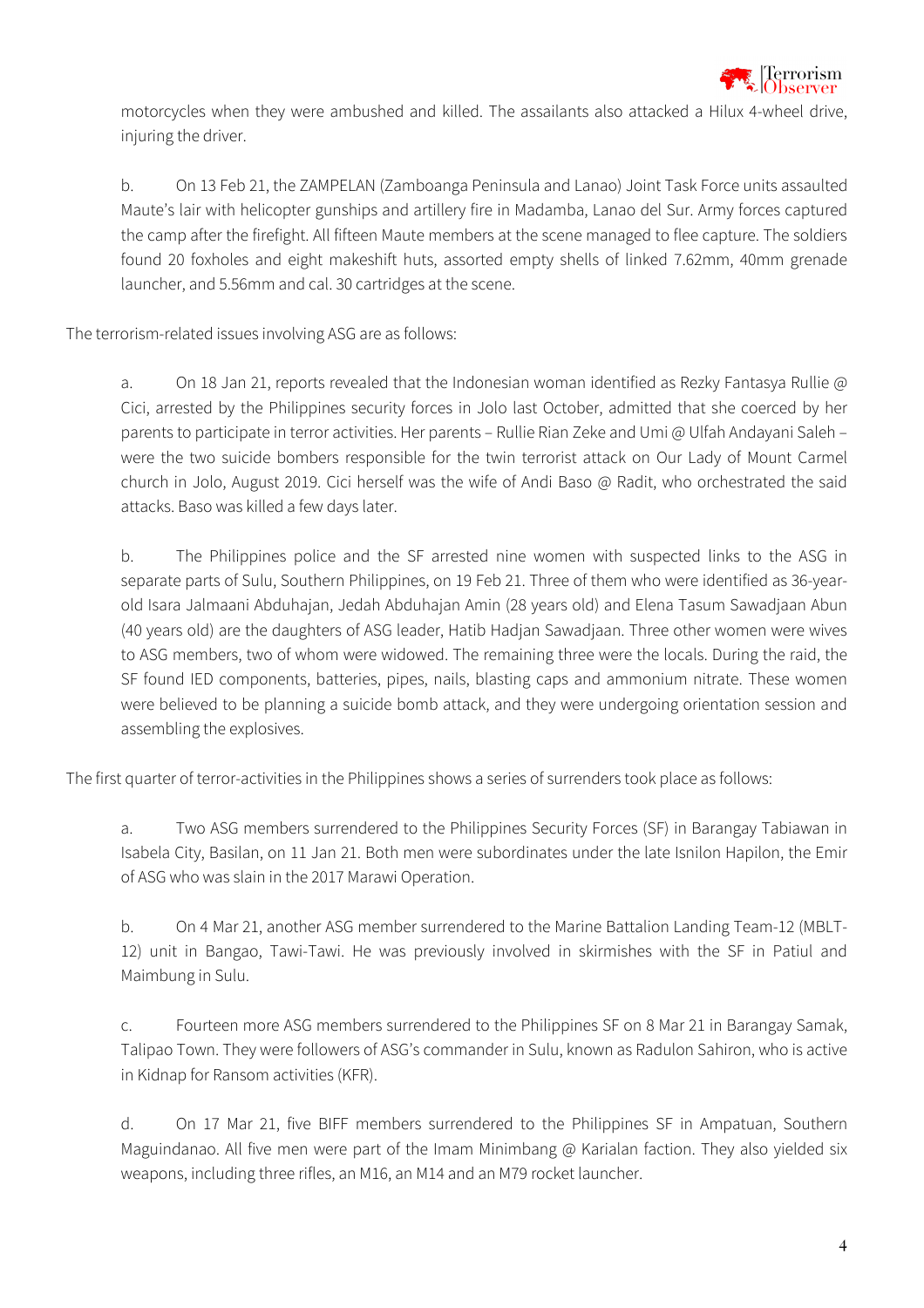

The DI network's presence indicates that they are still active in the Cotabato area. With Mamo still at large, DI's capabilities pose some serious concerns, given Mamo's abilities in coordinating and directing the group's operations. The pockets of fighting and sporadic attacks in the southern part of the country underscore the remaining threats to the province's relative tranquillity.

The nine women's detention was significant to understanding the latest trend with the violent extremist movements in the province. They highlighted the increasing importance female recruits can lend to violent extremist activities in the Southern Philippines. Women recruits are often relegated to acting as the support network for the male-dominated violent extremist groups, with wives and sisters remaining as de facto members who do not undergo activation. Nevertheless, ASG recognises the value in sending women to commit suicide bomb attacks due to their tactical advantage in avoiding scrutiny. Moreover, ASG is losing men who surrendered, were captured or killed.

#### Indonesia

The terrorism-related issues involving Jamaah Anshorut Daulah (JAD) are as follows:

a. On 6 Jan 21, Densus 88 shot dead two members of the JAD group in Makassar, South Sulawesi. The two men, who were identified as 46-year-old Moh Rizaldy and 23-year-old Sanjay Ajis, had links with the two suicide-bombers responsible for the 2019 attack on the Roman Catholic Cathedral of Our Lady of Mount Carmel in Jolo, Sulu in the Philippines.

b. Densus 88 arrested five terror suspects in separate locations in Kota Banda Aceh, Kota Langsa and Kabupaten Aceh Besar, Aceh on 25 Jan 21. They were arrested for planning a terrorist bomb attack in Aceh. The police found chemicals used in bomb-making such as 1 kg potassium nitrate, metal pipe, bow, a book on Hijra', a notebook containing notes on threats against the Indonesian National Armed Forces (TNI) and the country, a book on Daesh and a CD. All five suspects were also involved in the suicide attack in at Kepolisian Resor Kota Besar (Polrestabes) Medan, North Sumatera in 2019. The five men have links with a terrorist network in Riau.

c. On 17 February, the West Kalimantan Police revealed that Densus 88 captured three more JAD suspects in three separate locations across West Kalimantan for terror activities. All three men are in their 20s.

d. On 28 Mar 21, approximately 20 people were wounded when two suicide bombers struck the Sacred Heart Cathedral in Makassar, South Sulawesi. The two men were seen riding a motorcycle before trying to enter the cathedral compound entrance, where a security guard stopped. One of the men then detonated the bomb, killing both of them and injuring the guard. The two attackers were unidentified man and woman. No group claimed responsibility for the attack, and the incident was still under investigation.

The summary of terrorism-related issues in Indonesia are as follows:

a. Jemaah Islamiyah (JI) spiritual leader Abu Bakar Ba'asyir was released from the Gunung Sindur Prison in Bogor on 8 Jan 21. Abu Bakar was captured in 2009 on terrorism charges. In the following year, he was found guilty of funding a militant training camp in Aceh and sentenced to 15 years in prison.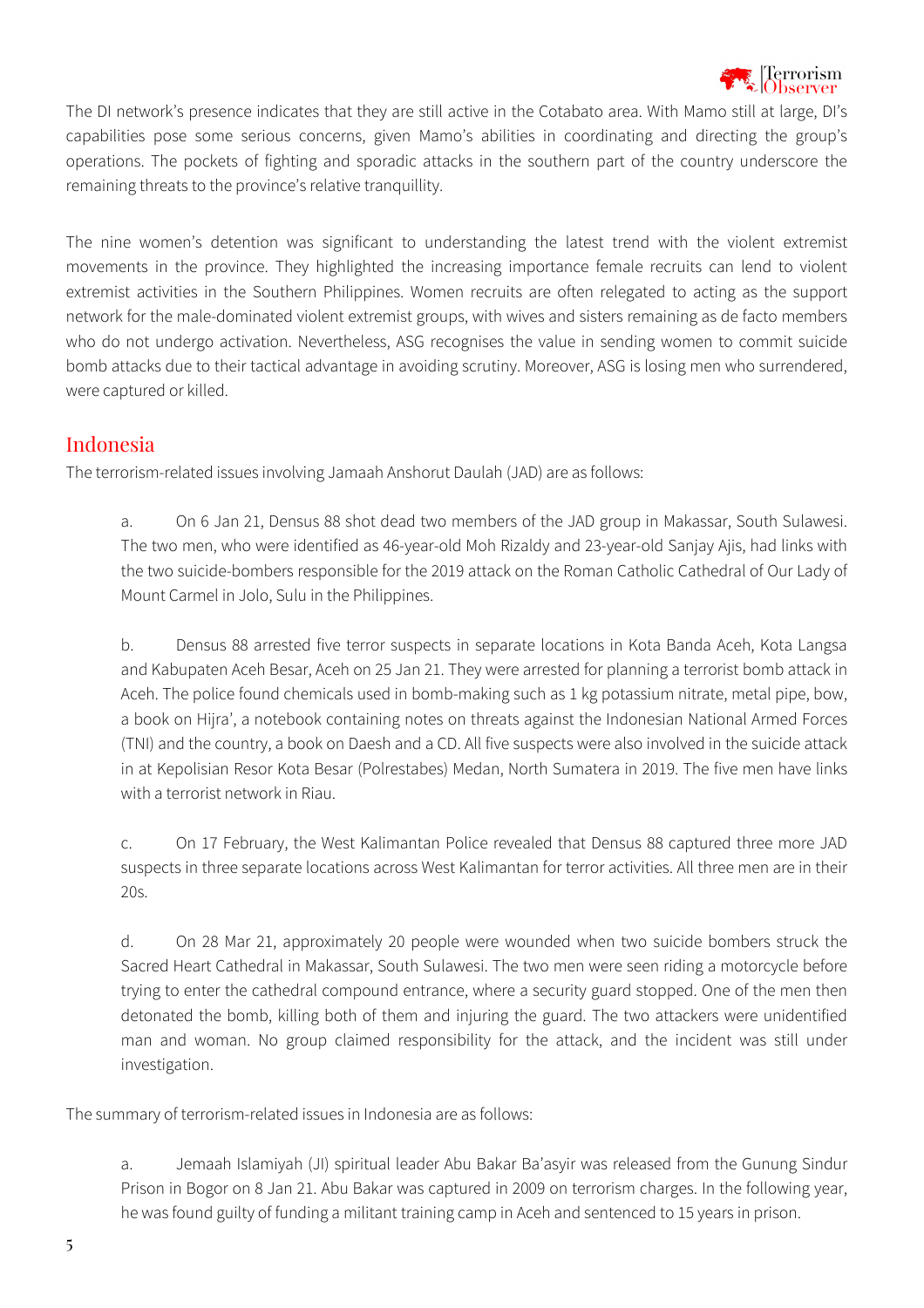

b. On 3 Feb 21, reports revealed that Indonesian authorities arrested a 47-year-old British woman identified as Tazneen Miriam Sailar @ Aisyah Humaira @ Ummu Yasmin with her 10-year-old son in 2020. Sailar was arrested for violating her travel documents. Furthermore, she was also listed on the terrorist watch list and was previously married to Acep Ahmad Setiawan @ Abu Ahmad al-Indunisy, killed in Syria in 2015. JI's spiritual leader Abu Bakar Ba'asyir had officiated their marriage in 2010. Sailar was responsible for organising charity work for women and children in Syria. She is currently being detained at the immigration centre for carrying an expired visa in 2018 and now waiting to be deported back to England.

c. Densus 88 arrested 20 terror suspects with links to the JI network in raids that were carried out separately on 26 Feb and 1 Mac 21 across Eastern Java in Surabaya, Sidoarjo, Mojokerto, Bojonegoro and Malang. The police also found bows, arrows, samurai swords and self-defense equipments at the scenes.

d. Densus 88 detained ten suspected militant members across Sumatera on 19 Mar 21. Six were arrested in Medan, and two others were captured in Tanjung Balai in North Sumatera. The remaining two were apprehended in Padang, West Sumatera. They were all members of the JI network operating in the province.

A Madago Raya Task Force member and two East Indonesia Mujahidin (MIT) militant members killed in a gunfight in the province of Kabupaten Parigi Moutong in Poso, Sulawesi on 1 Mar 21. One of terrorist named Irul was the son of the slain MIT leader Santoso. The Task Force found several items including machetes and homemade bombs at the scene. MIT members were reportedly planning to carry out an attack in Poso.

The latest attack in Makassar, which occurred on Palm Sunday, bore the hallmarks of a JAD attack. Since its formation, the pro-Daesh group has carried out numerous attacks, most prominently the triple church attack in 2018 in Surabaya. This latest attack may be related to JAD's recent presence in Makassar last January, where two JAD members were killed by Densus 88. This recent attack also demonstrated JAD's operational lethality and group resilience despite sustained counterterrorism pressure against them, indicating that they remain a persistent threat in the near future. Although this latest terrorist attack was successfully foiled due to the hardened security measures around the cathedral, it served as an indicator that pro-Daesh groups have not been discouraged from targeting non-Muslims in the country to push their narratives.

The release of Abu Bakar Ba'asyir in January may eliminate the cause célèbre of an ailing 82-year-old cleric dying in prison. His release will not raise the risk of terrorism in Indonesia as he has long been removed from the action. However, his significance is as a symbol versus the state, which may sustain JI's presence and relevance. JI remains a credible threat with a powerful presence and compelling influence that will continue to dominate Indonesia's violent extremist space.

#### Singapore

On 27 Jan 21, an unidentified 16-year-old teenager was detained last November under Singapore's Internal Security Act (ISA) for plotting to kill Muslims in two mosques on the anniversary day of the deadly 2019 Christchurch attacks. The unnamed teenager – an ethnic Indian of Protestant faith – had plans to attack Assyafaah Mosque and Yusof Ishak Mosque in Woodlands. The teenager had purchased a tactical vest and a Smith & Wesson machete online.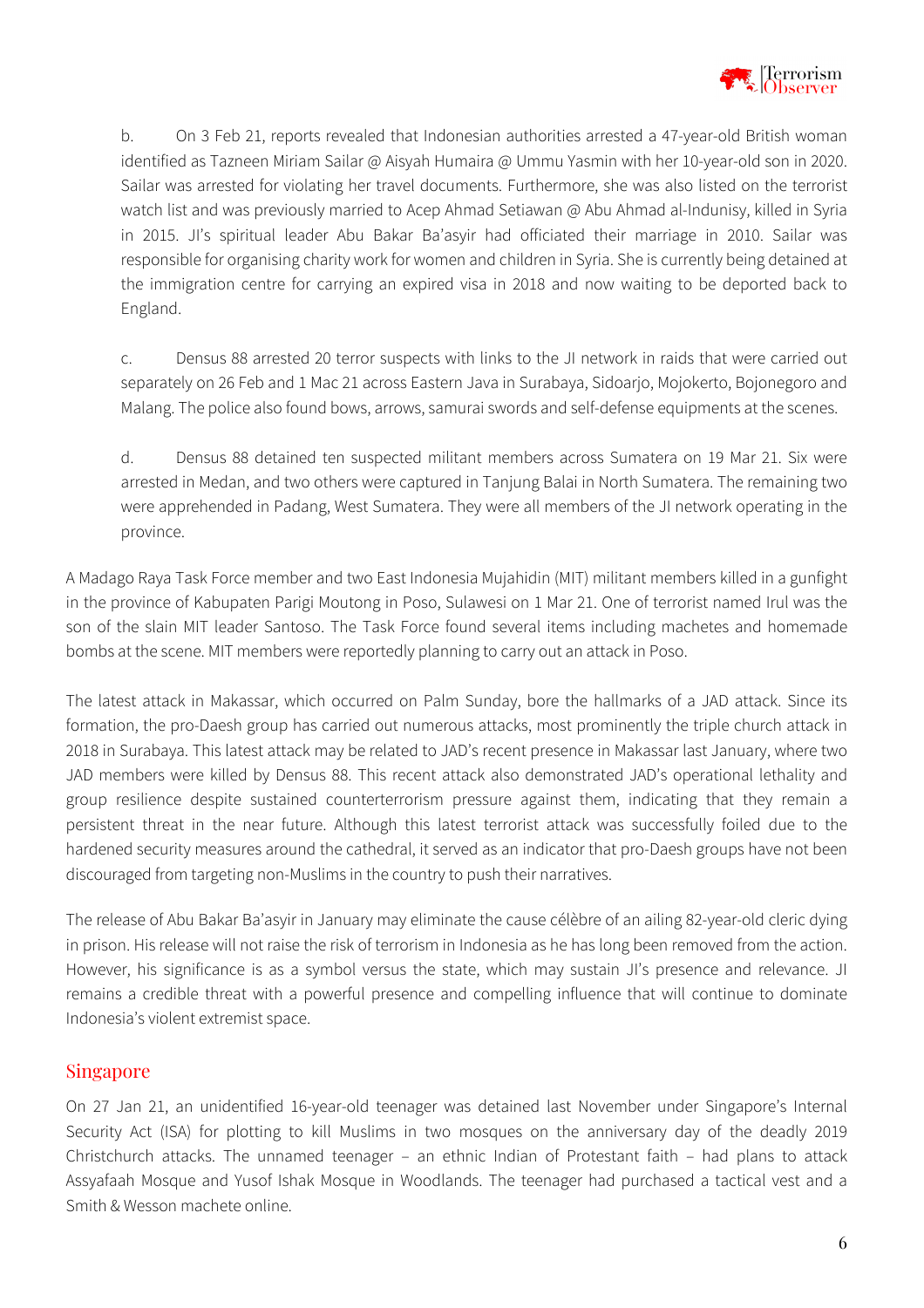

Twenty-year old Amirull Ali was arrested on 5 Feb 21 under the ISA for plotting to attack the Maghain Aboth Synagogue on Waterloo Street. Amirull had planned to target three Jewish men after leaving their Saturday congregational prayers in December. The Internal Security Department (ISD) believed that Amirull was motivated by the Palestinian-Israeli conflict. Amirull, who was a full-time National Service member in the Singapore Armed Forces, made preparations for the planned attack by visiting the location last August and October for reconnaissance and studying the human anatomy to establish fatal kill points. He also made replicas of a knife and an AK-47 assault rifle to practise his attack skill. Amirull was also planning to travel to Gaza to join Hamas.

The two recent terrorism-related detentions in Singapore, where both involved two young men in their early 20s, renewed concerns on the so-called "self-radicalisation" phenomenon in the country. Both arrests involved two different violent ideologies, with one of them being influenced by far-right extremism. Regardless, they indicate that Singapore may need to interrogate their approach to the country's counterterrorism and rehabilitation efforts that seem to prioritise Islamist terrorism. Given the country's demographics, Singapore should consider a more holistic and whole-of-society approach instead of targeting one specific community.

#### Malaysia

On 18 Jan 21, The Royal Malaysia Police's Special Branch E8 Unit revealed that only seven terrorism-related arrests were made in 2020, including individuals involved in Daesh activities. The number showed a serious decline in arrests compared to the previous years. The Movement Control Order (MCO) implemented in 2020 as part of the nation-wide Covid-19 response strategy had restricted regular activities. There were 83 and 72 arrests made in 2018 and 2019, respectively. The local authorities will continue to monitor for any terrorist activities or developments in the country. There have been 558 arrests since 2013, 362 of them were Malaysian citizens and the remaining 196 were foreigners.

On 22 Jan 21, the US military prosecutors filed charges at the tribunal against Jemaah Islamiyah (JI) senior members. They were Riduan Isamuddin @ Hambali and two Malaysian citizens Mohammed Nazir Lep and Mohammed Farik Amin. The three of them faced various charges of terrorism with links to JI and Al-Qaeda, including conspiracy and murder. The three men were captured in Thailand back in 2003 and are now serving their sentences in Guantanamo Bay.

A 33-year-old Malaysian man who worked as a sanitation worker was deported from Singapore on 9 Feb 21 for planning to travel to Syria to join Daesh. Mohd. Firdaus Kamal Intdzam was detained under Singapore's ISA in July 2021. His Singaporean wife, Ruqayyah Ramli (34), who is a religious teacher was also arrested for the same charges and is now put under surveillance.

The MCO and Conditional Movement Control Order (CMCO) has affected the country's terror-related activities. The drastic drop of the arrest domestically shows that Malaysia is capable of containing the threat. However, the terrorism threat level remains moderate, and Malaysia will continue to exercise the existing counterterrorism laws in neutralising any presence of terrorist activities.

# **What Can Be Expected**

Daesh networks across the globe continue to struggle to reassert their presence and relevance. Even so, they are up against serious challenges given that military forces in Iraq and Syria continue to sustain pressure against